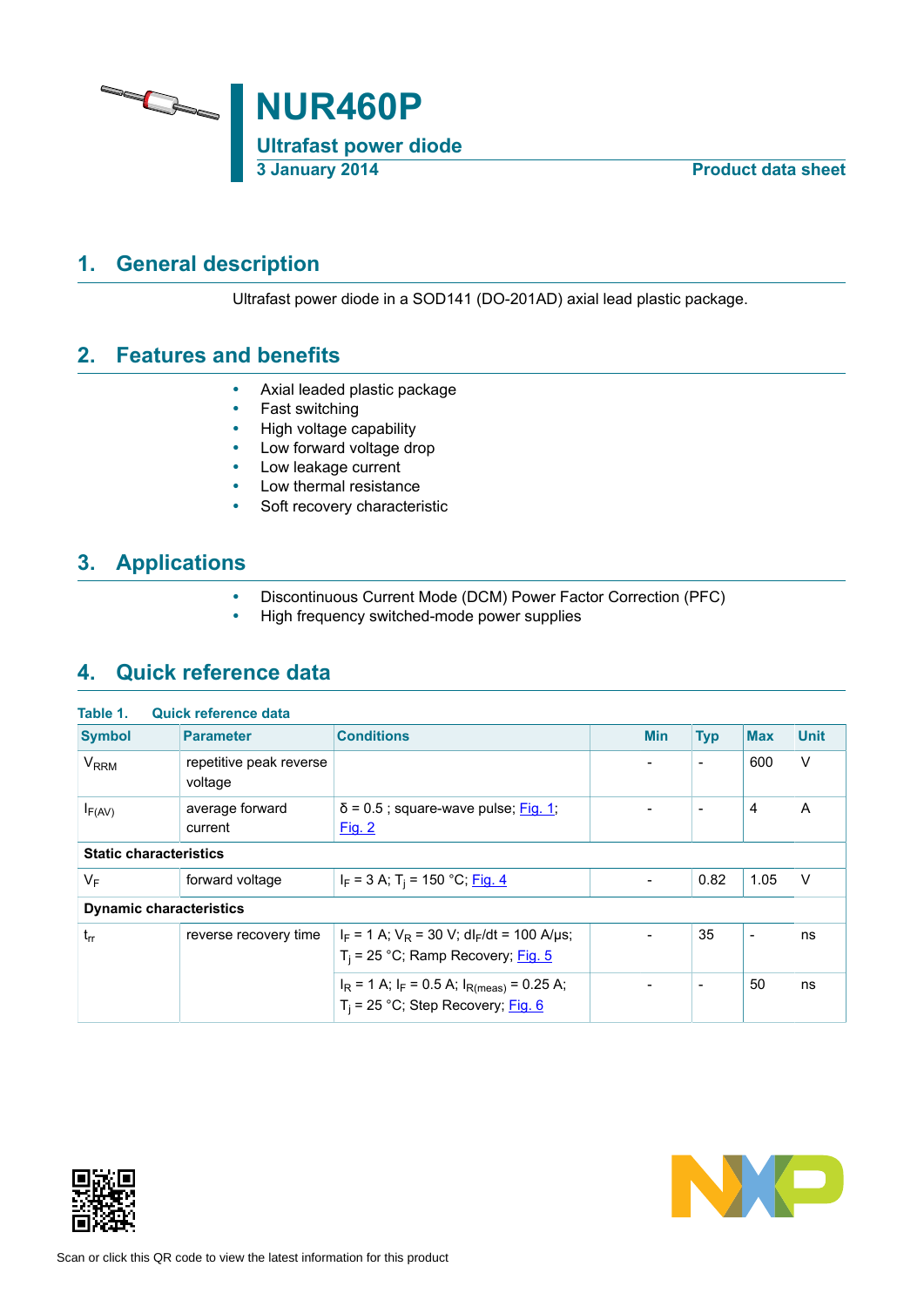# <span id="page-1-0"></span>**5. Pinning information**

|     |   | <b>Table 2.</b> Pinning information |                           |                       |
|-----|---|-------------------------------------|---------------------------|-----------------------|
| Pin |   | <b>Symbol Description</b>           | <b>Simplified outline</b> | <b>Graphic symbol</b> |
|     | Κ | cathode                             |                           | $K \rightarrow A$     |
|     | Α | anode                               | <b>DO-201AD (SOD141)</b>  | 001aaa020             |

# <span id="page-1-1"></span>**6. Ordering information**

| Table 3.<br><b>Ordering information</b> |                |                                                            |                    |  |  |  |  |
|-----------------------------------------|----------------|------------------------------------------------------------|--------------------|--|--|--|--|
| <b>Type number</b>                      | <b>Package</b> |                                                            |                    |  |  |  |  |
|                                         | <b>Name</b>    | <b>Description</b>                                         | <b>Version</b>     |  |  |  |  |
| NUR460P                                 | DO-201AD       | Hermetically sealed plastic package; axial leaded; 2 leads | SOD <sub>141</sub> |  |  |  |  |
| NUR460P/L01                             | DO-201AD       | Hermetically sealed plastic package; axial leaded; 2 leads | SOD <sub>141</sub> |  |  |  |  |
| NUR460P/L02                             | DO-201AD       | Hermetically sealed plastic package; axial leaded; 2 leads | SOD <sub>141</sub> |  |  |  |  |
| NUR460P/L03                             | $DO-201AD$     | Hermetically sealed plastic package; axial leaded; 2 leads | SOD <sub>141</sub> |  |  |  |  |
| NUR460P/L04                             | DO-201AD       | Hermetically sealed plastic package; axial leaded; 2 leads | SOD <sub>141</sub> |  |  |  |  |
| NUR460P/L05                             | DO-201AD       | Hermetically sealed plastic package; axial leaded; 2 leads | SOD <sub>141</sub> |  |  |  |  |
| NUR460P/L06                             | DO-201AD       | Hermetically sealed plastic package; axial leaded; 2 leads | SOD <sub>141</sub> |  |  |  |  |
| NUR460P/L07                             | DO-201AD       | Hermetically sealed plastic package; axial leaded; 2 leads | SOD141             |  |  |  |  |

# <span id="page-1-2"></span>**7. Marking**

| <b>Marking codes</b><br>Table 4. |                     |
|----------------------------------|---------------------|
| <b>Type number</b>               | <b>Marking code</b> |
| NUR460P                          | NXPNUR460P          |
| <b>NUR460P/L01</b>               |                     |
| <b>NUR460P/L02</b>               |                     |
| NUR460P/L03                      |                     |
| NUR460P/L04                      |                     |
| <b>NUR460P/L05</b>               |                     |
| NUR460P/L06                      |                     |
| <b>NUR460P/L07</b>               |                     |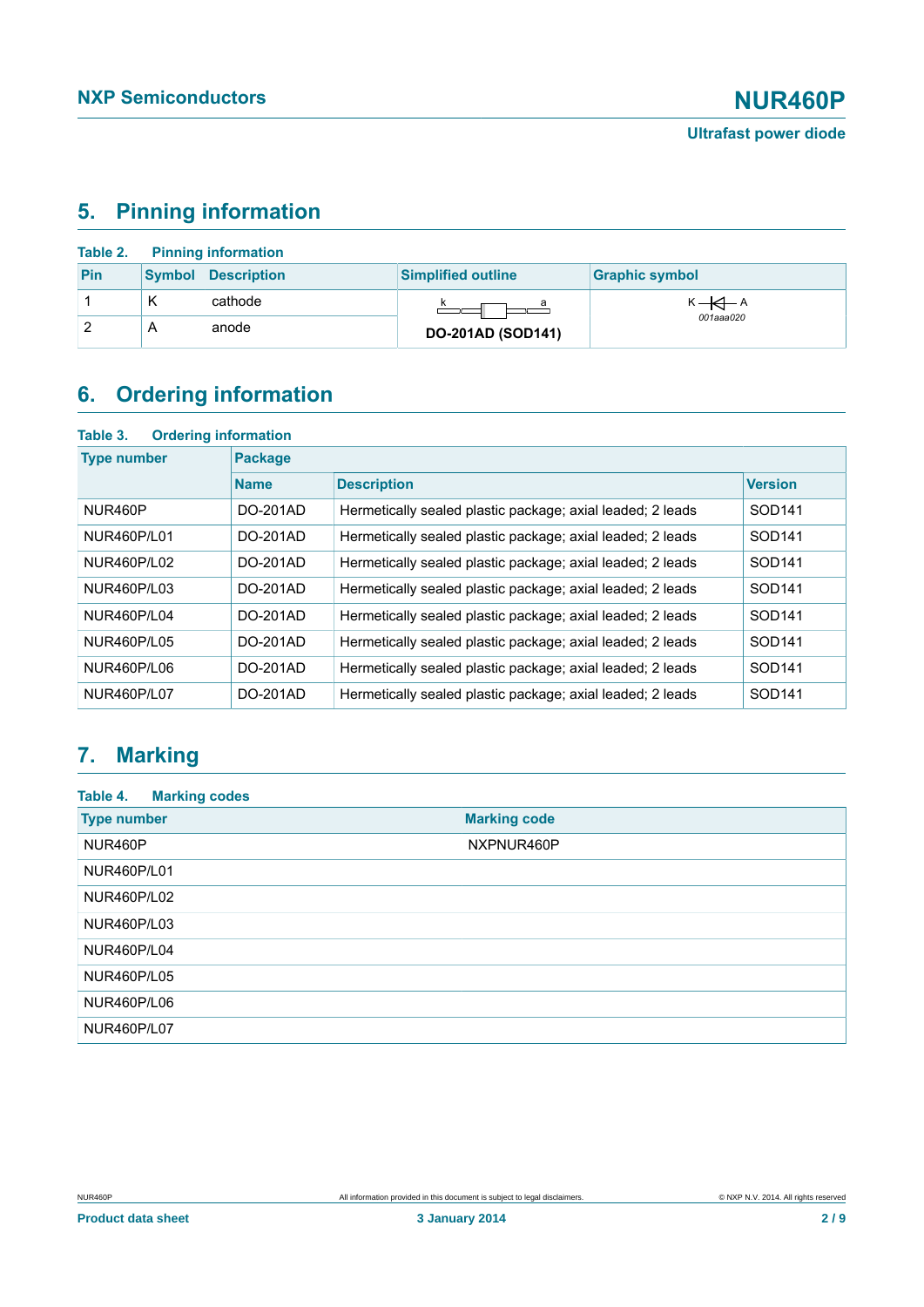## <span id="page-2-2"></span>**8. Limiting values**

### **Table 5. Limiting values**

*In accordance with the Absolute Maximum Rating System (IEC 60134).*

| <b>Symbol</b>          | <b>Parameter</b>                       | <b>Conditions</b>                                                        | <b>Min</b>               | <b>Max</b> | <b>Unit</b>    |
|------------------------|----------------------------------------|--------------------------------------------------------------------------|--------------------------|------------|----------------|
| <b>V<sub>RRM</sub></b> | repetitive peak reverse voltage        |                                                                          | $\overline{\phantom{a}}$ | 600        | V              |
| <b>V<sub>RWM</sub></b> | crest working reverse voltage          |                                                                          | $\overline{\phantom{a}}$ | 600        | V              |
| $V_R$                  | reverse voltage                        | DC                                                                       | $\overline{\phantom{a}}$ | 600        | V              |
| $I_{F(AV)}$            | average forward current                | $\delta$ = 0.5; square-wave pulse; Fig. 1;<br>Fig. 2                     | $\overline{\phantom{a}}$ | 4          | A              |
| <b>IFRM</b>            | repetitive peak forward current        | $\delta$ = 0.5; t <sub>p</sub> = 25 µs; square-wave pulse                | $\overline{\phantom{a}}$ | 8          | $\overline{A}$ |
| $I_{FSM}$              | non-repetitive peak forward<br>current | $t_p$ = 10 ms; T <sub>i(init)</sub> = 25 °C; sine-wave<br>pulse; Fig. 3  | $\overline{\phantom{a}}$ | 100        | A              |
|                        |                                        | $t_p$ = 8.3 ms; T <sub>j(init)</sub> = 25 °C; sine-wave<br>pulse; Fig. 3 | $\overline{\phantom{a}}$ | 110        | A              |
| $T_{\text{stg}}$       | storage temperature                    |                                                                          | $-65$                    | 175        | $^{\circ}C$    |
| $T_j$                  | junction temperature                   |                                                                          | $\overline{\phantom{a}}$ | 175        | $^{\circ}C$    |

<span id="page-2-0"></span>

**Fig. 1. Forward power dissipation as a function of average forward current; square waveform; maximum values**

 $I_{F(AV)} = I_{F(RMS)} \times \sqrt{\delta}$  $V_O = 0.947 V; R_S = 0.037 \Omega$ 

<span id="page-2-1"></span>



a = form factor =  $I_{F(RMS)}/I_{F(AV)}$  $V_O = 0.947 V; R_S = 0.037 \Omega$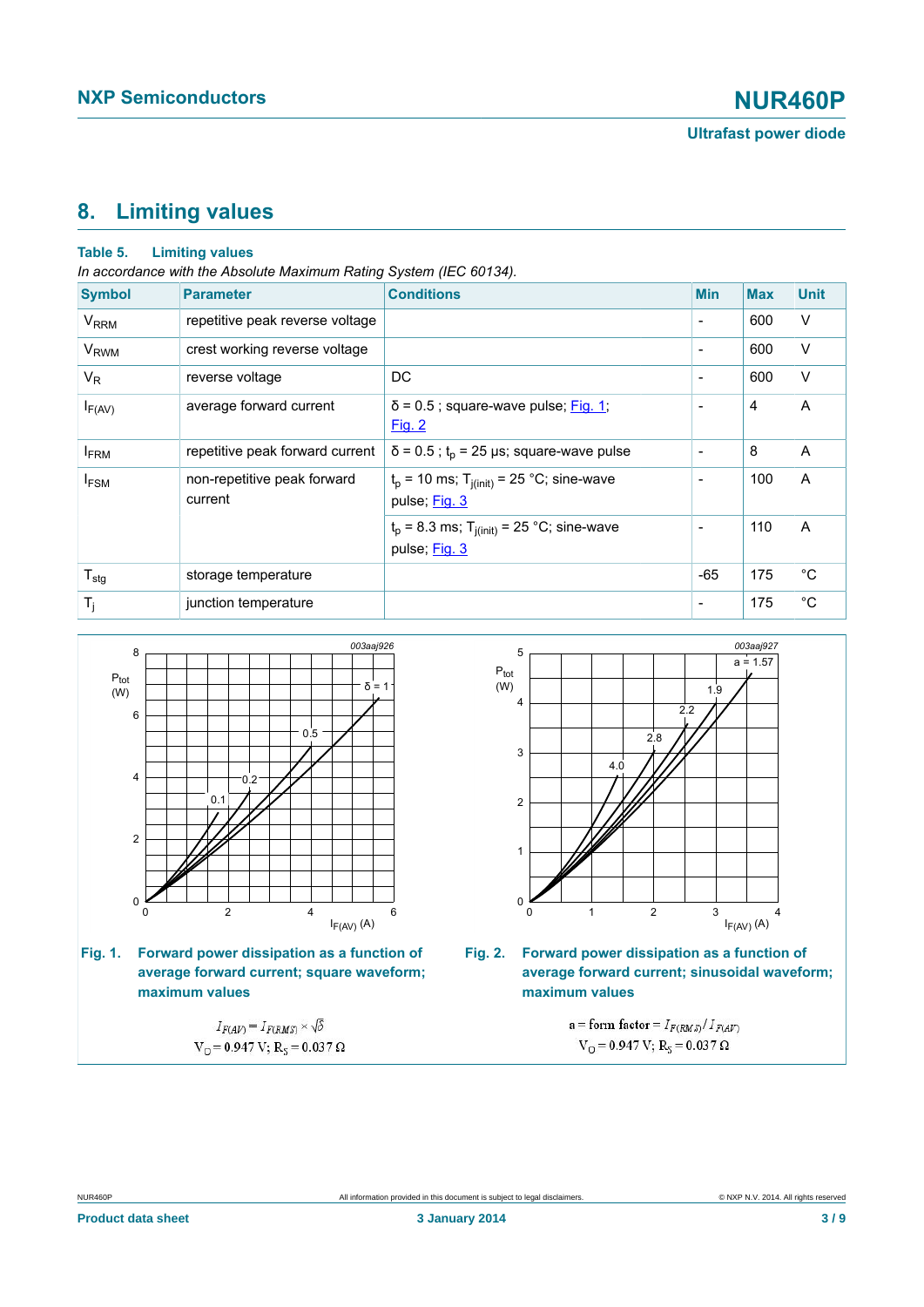### **Ultrafast power diode**

<span id="page-3-0"></span>

# <span id="page-3-1"></span>**9. Thermal characteristics**

| Table 6.      | <b>Thermal characteristics</b>                    |                   |  |            |            |                          |             |
|---------------|---------------------------------------------------|-------------------|--|------------|------------|--------------------------|-------------|
| <b>Symbol</b> | <b>Parameter</b>                                  | <b>Conditions</b> |  | <b>Min</b> | <b>Tvp</b> | <b>Max</b>               | <b>Unit</b> |
| $R_{th(i-a)}$ | thermal resistance<br>from junction to<br>ambient | in free air       |  | -          | 55         | $\overline{\phantom{0}}$ | K/W         |

# <span id="page-3-2"></span>**10. Characteristics**

| Table 7.                       | <b>Characteristics</b>                 |                                                                                                    |                          |                          |                          |             |
|--------------------------------|----------------------------------------|----------------------------------------------------------------------------------------------------|--------------------------|--------------------------|--------------------------|-------------|
| <b>Symbol</b>                  | <b>Parameter</b>                       | <b>Conditions</b>                                                                                  | <b>Min</b>               | <b>Typ</b>               | <b>Max</b>               | <b>Unit</b> |
| <b>Static characteristics</b>  |                                        |                                                                                                    |                          |                          |                          |             |
| $V_F$<br>forward voltage       |                                        | $I_F$ = 3 A; T <sub>i</sub> = 25 °C; <u>Fig. 4</u>                                                 | $\overline{\phantom{a}}$ | $\overline{\phantom{a}}$ | 1.25                     | $\vee$      |
|                                |                                        | $I_F$ = 3 A; T <sub>i</sub> = 150 °C; Fig. 4                                                       |                          | 0.82                     | 1.05                     | $\vee$      |
|                                |                                        | $I_F$ = 4 A; T <sub>i</sub> = 25 °C; Fig. 4                                                        | $\overline{\phantom{a}}$ | $\overline{\phantom{a}}$ | 1.28                     | $\vee$      |
| lŖ                             | reverse current                        | $V_R$ = 600 V; T <sub>i</sub> = 25 °C                                                              | $\blacksquare$           | $\overline{\phantom{a}}$ | 10                       | μA          |
|                                | $V_R$ = 600 V; T <sub>i</sub> = 150 °C | $\blacksquare$                                                                                     | $\overline{\phantom{a}}$ | 250                      | μA                       |             |
| <b>Dynamic characteristics</b> |                                        |                                                                                                    |                          |                          |                          |             |
| $t_{rr}$                       | reverse recovery time                  | $I_F$ = 1 A; $V_R$ = 30 V; dl <sub>F</sub> /dt = 50 A/µs;<br>$T_i$ = 25 °C; Ramp Recovery; Fig. 5  |                          | $\overline{\phantom{a}}$ | 75                       | ns          |
|                                |                                        | $I_F$ = 1 A; $V_R$ = 30 V; dl <sub>F</sub> /dt = 100 A/µs;<br>$T_i$ = 25 °C; Ramp Recovery; Fig. 5 | $\blacksquare$           | 35                       | $\overline{\phantom{a}}$ | ns          |
|                                |                                        | $I_F = 0.5$ A; $I_R = 1$ A; $I_{R(meas)} = 0.25$ A;<br>$T_i$ = 25 °C; Step Recovery; Fig. 6        |                          | $\overline{a}$           | 50                       | ns          |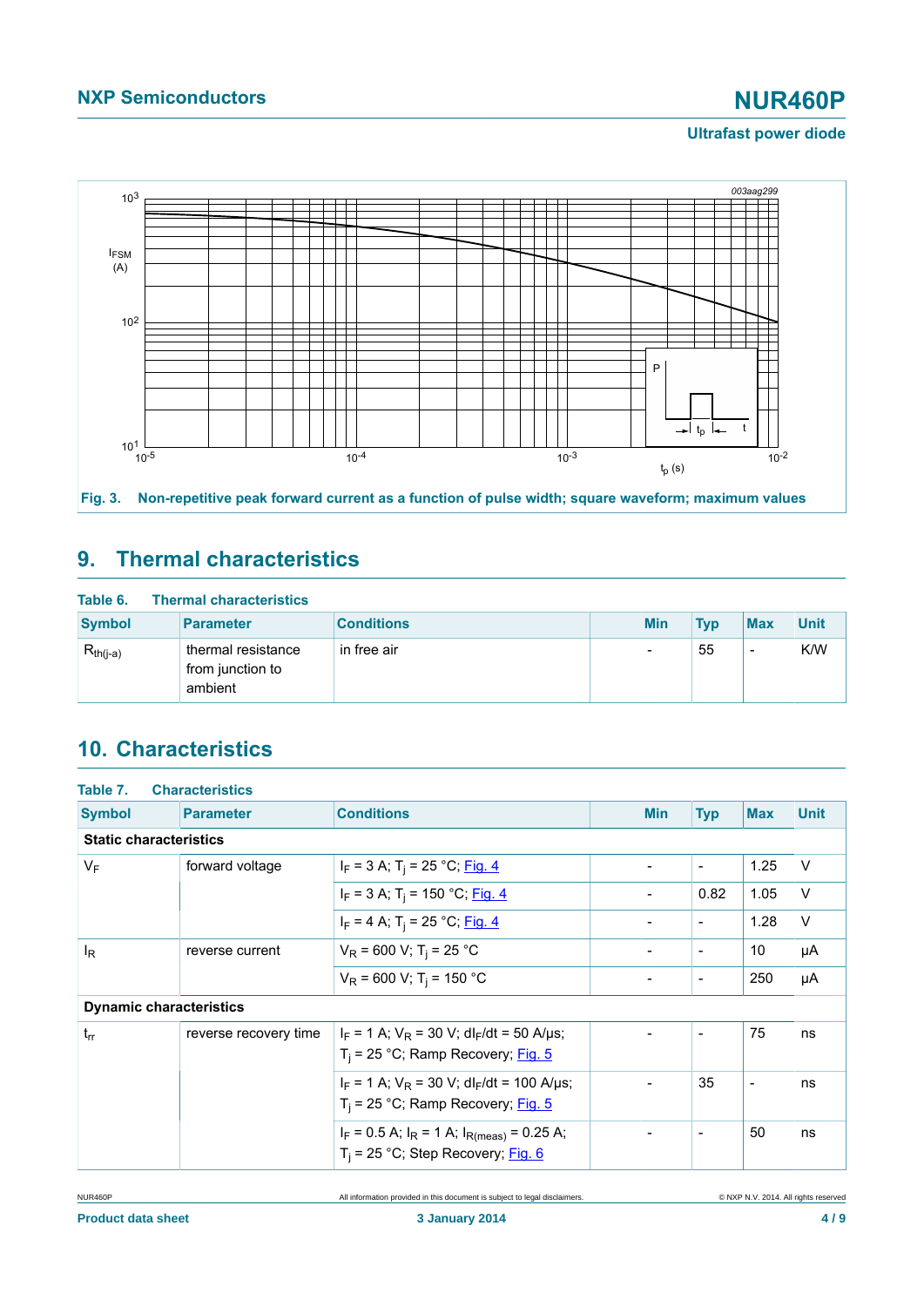# **NXP Semiconductors NUR460P**

### <span id="page-4-1"></span>**Ultrafast power diode**

<span id="page-4-2"></span><span id="page-4-0"></span>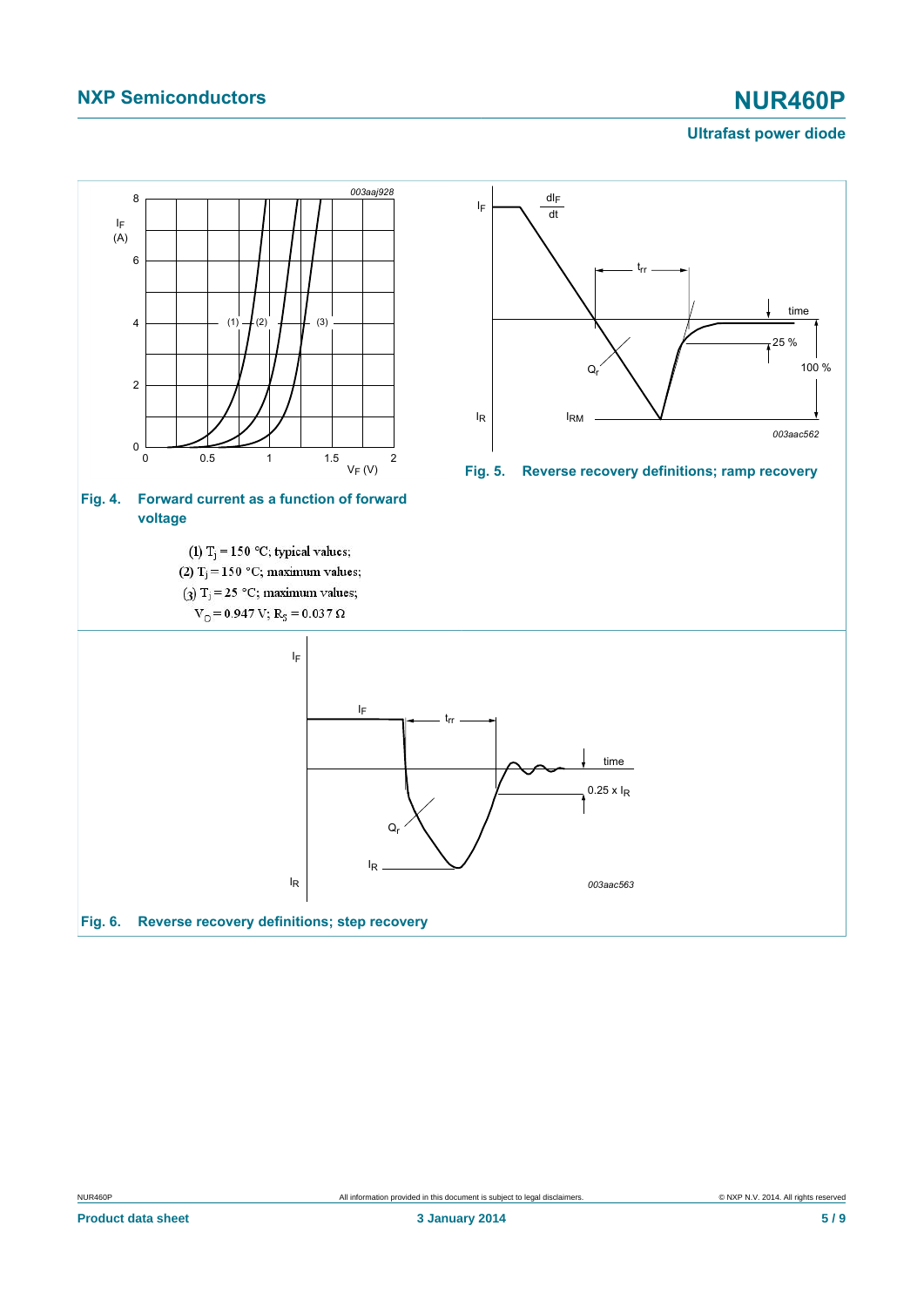

**Ultrafast power diode**

## <span id="page-5-0"></span>**11. Package outline**



**Fig. 7. Package outline DO-201AD (SOD141)**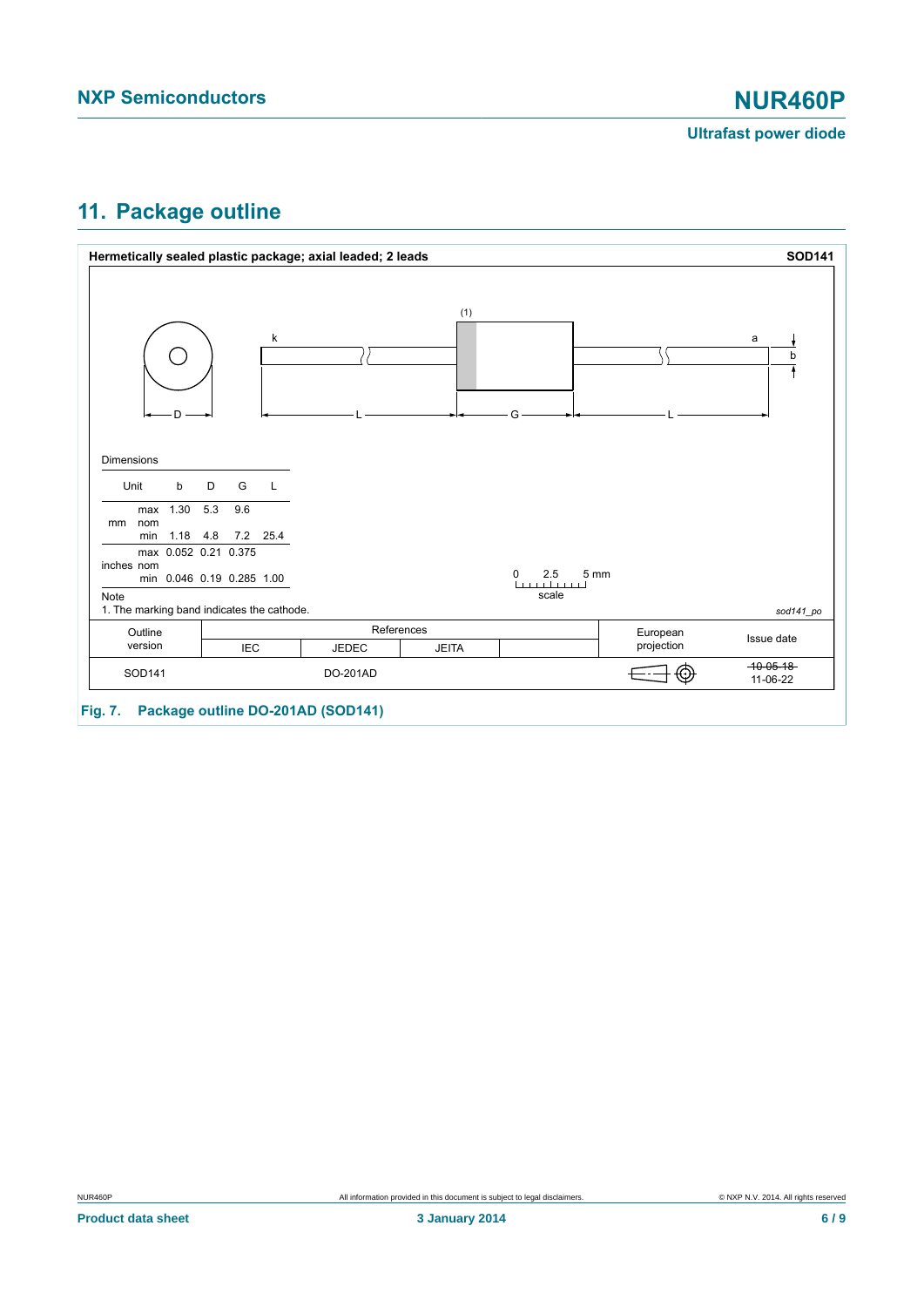### **Ultrafast power diode**

## <span id="page-6-1"></span><span id="page-6-0"></span>**12. Legal information**

### <span id="page-6-2"></span>**12.1 Data sheet status**

| <b>Document</b><br>status [1][2]     | <b>Product</b><br>status [3] | <b>Definition</b>                                                                           |
|--------------------------------------|------------------------------|---------------------------------------------------------------------------------------------|
| Objective<br>[short] data<br>sheet   | Development                  | This document contains data from<br>the objective specification for product<br>development. |
| Preliminary<br>[short] data<br>sheet | Qualification                | This document contains data from the<br>preliminary specification.                          |
| Product<br>[short] data<br>sheet     | Production                   | This document contains the product<br>specification.                                        |

[1] Please consult the most recently issued document before initiating or completing a design.

[2] The term 'short data sheet' is explained in section "Definitions".

The product status of device(s) described in this document may have changed since this document was published and may differ in case of multiple devices. The latest product status information is available on the Internet at URL http://www.nxp.com.

## <span id="page-6-3"></span>**12.2 Definitions**

**Preview** — The document is a preview version only. The document is still subject to formal approval, which may result in modifications or additions. NXP Semiconductors does not give any representations or warranties as to the accuracy or completeness of information included herein and shall have no liability for the consequences of use of such information.

**Draft** — The document is a draft version only. The content is still under internal review and subject to formal approval, which may result in modifications or additions. NXP Semiconductors does not give any representations or warranties as to the accuracy or completeness of information included herein and shall have no liability for the consequences of use of such information.

**Short data sheet** — A short data sheet is an extract from a full data sheet with the same product type number(s) and title. A short data sheet is intended for quick reference only and should not be relied upon to contain detailed and full information. For detailed and full information see the relevant full data sheet, which is available on request via the local NXP Semiconductors sales office. In case of any inconsistency or conflict with the short data sheet, the full data sheet shall prevail.

**Product specification** — The information and data provided in a Product data sheet shall define the specification of the product as agreed between NXP Semiconductors and its customer, unless NXP Semiconductors and customer have explicitly agreed otherwise in writing. In no event however, shall an agreement be valid in which the NXP Semiconductors product is deemed to offer functions and qualities beyond those described in the Product data sheet.

## <span id="page-6-4"></span>**12.3 Disclaimers**

**Limited warranty and liability** — Information in this document is believed to be accurate and reliable. However, NXP Semiconductors does not give any representations or warranties, expressed or implied, as to the accuracy or completeness of such information and shall have no liability for the consequences of use of such information. NXP Semiconductors takes no responsibility for the content in this document if provided by an information source outside of NXP Semiconductors.

In no event shall NXP Semiconductors be liable for any indirect, incidental, punitive, special or consequential damages (including - without limitation lost profits, lost savings, business interruption, costs related to the removal or replacement of any products or rework charges) whether or not such damages are based on tort (including negligence), warranty, breach of contract or any other legal theory.

Notwithstanding any damages that customer might incur for any reason whatsoever, NXP Semiconductors' aggregate and cumulative liability towards customer for the products described herein shall be limited in accordance with the *Terms and conditions of commercial sale* of NXP Semiconductors.

**Right to make changes** — NXP Semiconductors reserves the right to make changes to information published in this document, including without limitation specifications and product descriptions, at any time and without notice. This document supersedes and replaces all information supplied prior to the publication hereof.

**Suitability for use** — NXP Semiconductors products are not designed, authorized or warranted to be suitable for use in life support, life-critical or safety-critical systems or equipment, nor in applications where failure or malfunction of an NXP Semiconductors product can reasonably be expected to result in personal injury, death or severe property or environmental damage. NXP Semiconductors and its suppliers accept no liability for inclusion and/or use of NXP Semiconductors products in such equipment or applications and therefore such inclusion and/or use is at the customer's own risk.

**Quick reference data** — The Quick reference data is an extract of the product data given in the Limiting values and Characteristics sections of this document, and as such is not complete, exhaustive or legally binding.

**Applications** — Applications that are described herein for any of these products are for illustrative purposes only. NXP Semiconductors makes no representation or warranty that such applications will be suitable for the specified use without further testing or modification.

Customers are responsible for the design and operation of their applications and products using NXP Semiconductors products, and NXP Semiconductors accepts no liability for any assistance with applications or customer product design. It is customer's sole responsibility to determine whether the NXP Semiconductors product is suitable and fit for the customer's applications and products planned, as well as for the planned application and use of customer's third party customer(s). Customers should provide appropriate design and operating safeguards to minimize the risks associated with their applications and products.

NXP Semiconductors does not accept any liability related to any default, damage, costs or problem which is based on any weakness or default in the customer's applications or products, or the application or use by customer's third party customer(s). Customer is responsible for doing all necessary testing for the customer's applications and products using NXP Semiconductors products in order to avoid a default of the applications and the products or of the application or use by customer's third party customer(s). NXP does not accept any liability in this respect.

**Limiting values** — Stress above one or more limiting values (as defined in the Absolute Maximum Ratings System of IEC 60134) will cause permanent damage to the device. Limiting values are stress ratings only and (proper) operation of the device at these or any other conditions above those given in the Recommended operating conditions section (if present) or the Characteristics sections of this document is not warranted. Constant or repeated exposure to limiting values will permanently and irreversibly affect the quality and reliability of the device.

**Terms and conditions of commercial sale** — NXP Semiconductors products are sold subject to the general terms and conditions of commercial sale, as published at<http://www.nxp.com/profile/terms>, unless otherwise agreed in a valid written individual agreement. In case an individual agreement is concluded only the terms and conditions of the respective agreement shall apply. NXP Semiconductors hereby expressly objects to applying the customer's general terms and conditions with regard to the purchase of NXP Semiconductors products by customer.

**No offer to sell or license** — Nothing in this document may be interpreted or construed as an offer to sell products that is open for acceptance or the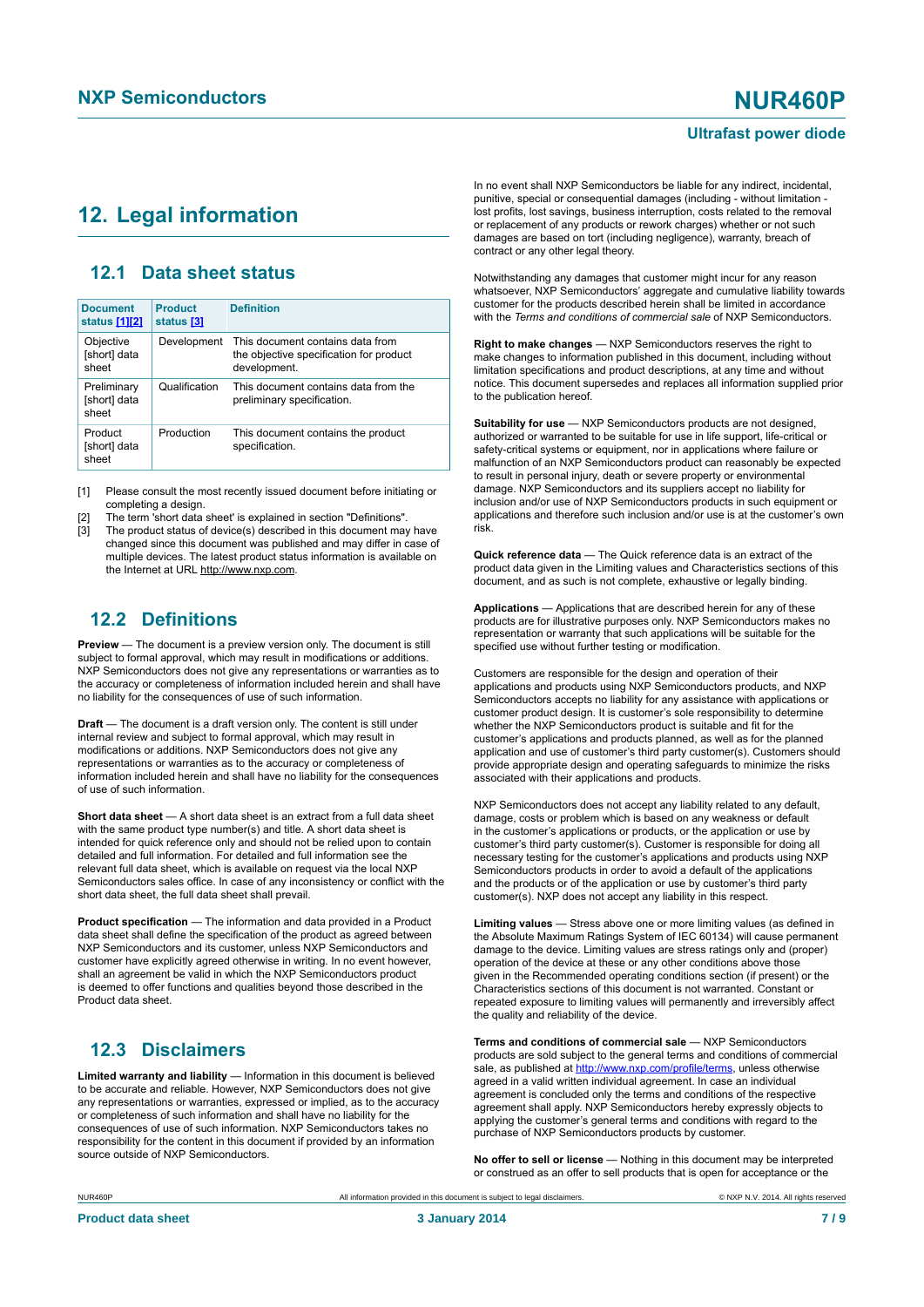grant, conveyance or implication of any license under any copyrights, patents or other industrial or intellectual property rights.

**Export control** — This document as well as the item(s) described herein may be subject to export control regulations. Export might require a prior authorization from competent authorities.

**Non-automotive qualified products** — Unless this data sheet expressly states that this specific NXP Semiconductors product is automotive qualified, the product is not suitable for automotive use. It is neither qualified nor tested in accordance with automotive testing or application requirements. NXP Semiconductors accepts no liability for inclusion and/or use of nonautomotive qualified products in automotive equipment or applications.

In the event that customer uses the product for design-in and use in automotive applications to automotive specifications and standards, customer (a) shall use the product without NXP Semiconductors' warranty of the product for such automotive applications, use and specifications, and (b) whenever customer uses the product for automotive applications beyond NXP Semiconductors' specifications such use shall be solely at customer's own risk, and (c) customer fully indemnifies NXP Semiconductors for any liability, damages or failed product claims resulting from customer design and use of the product for automotive applications beyond NXP Semiconductors' standard warranty and NXP Semiconductors' product specifications.

**Translations** — A non-English (translated) version of a document is for reference only. The English version shall prevail in case of any discrepancy between the translated and English versions.

## <span id="page-7-0"></span>**12.4 Trademarks**

Notice: All referenced brands, product names, service names and trademarks are the property of their respective owners.

**Adelante**, **Bitport**, **Bitsound**, **CoolFlux**, **CoReUse**, **DESFire**, **EZ-HV**, **FabKey**, **GreenChip**, **HiPerSmart**, **HITAG**, **I²C-bus** logo, **ICODE**, **I-CODE**, **ITEC**, **Labelution**, **MIFARE**, **MIFARE Plus**, **MIFARE Ultralight**, **MoReUse**, **QLPAK**, **Silicon Tuner**, **SiliconMAX**, **SmartXA**, **STARplug**, **TOPFET**, **TrenchMOS**, **TriMedia** and **UCODE** — are trademarks of NXP B.V.

**HD Radio** and **HD Radio** logo — are trademarks of iBiquity Digital Corporation.